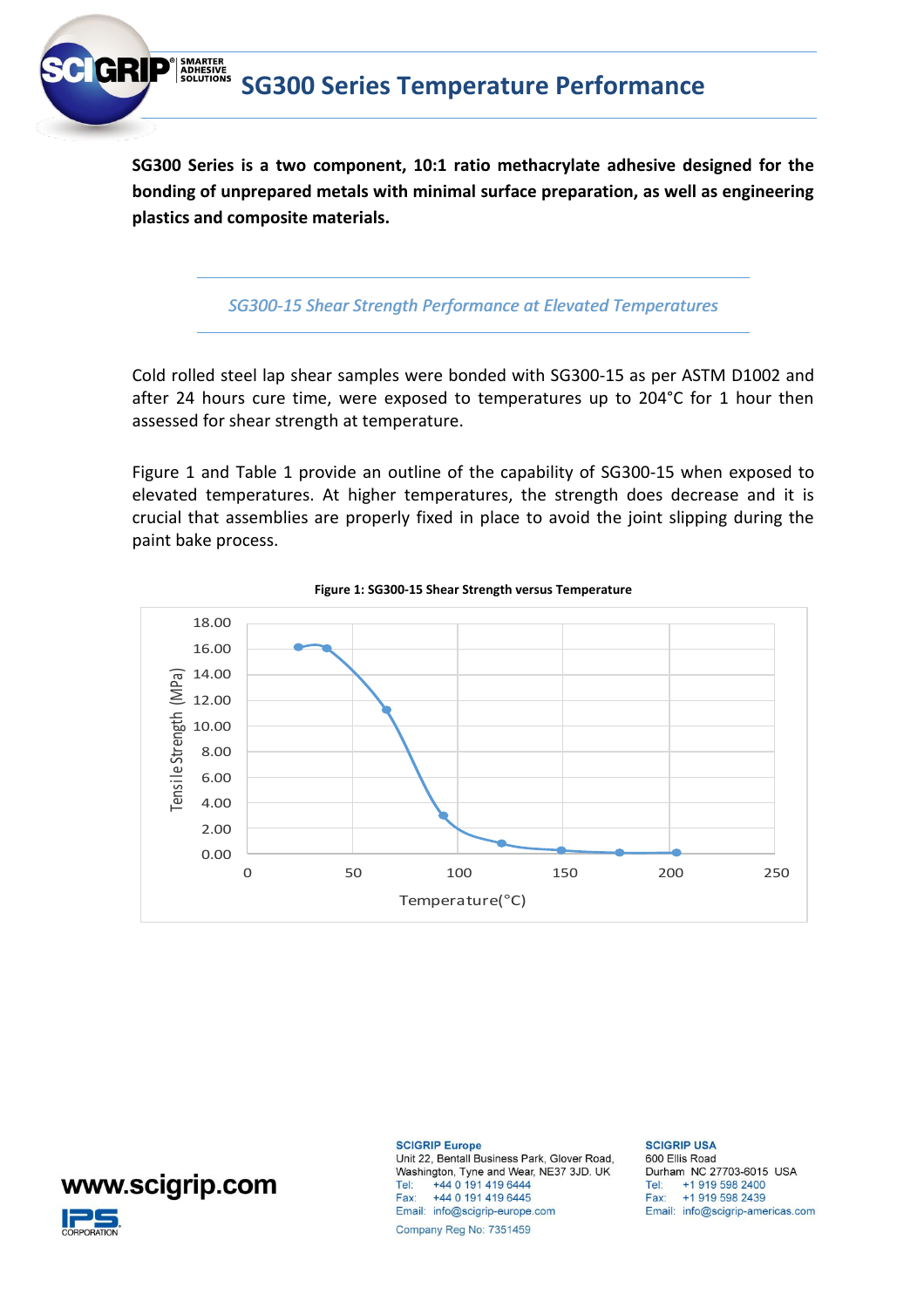

| <b>Temperature</b><br>(°C) | <b>Tensile Stress</b><br>(MPa) | <b>Failure Mode</b><br>(adhesive/cohesive/substrate) |
|----------------------------|--------------------------------|------------------------------------------------------|
| 24                         | 16.21                          | 0/100/0                                              |
| 38                         | 16.10                          | 0/100/0                                              |
| 66                         | 11.28                          | 10/90/0                                              |
| 93                         | 3.02                           | 20/80/0                                              |
| 121                        | 0.86                           | 40/60/0                                              |
| 149                        | 0.34                           | 40/60/0                                              |
| 177                        | 0.14                           | 50/50/0                                              |
| 204                        | 0.15                           | 40/60/0                                              |

**Table 1:SG300-15 Shear Strength versus Temperature Data**

*SG300-15 Shear Strength Performance after Exposure to Elevated Temperatures*

Cold rolled steel lap shear samples were bonded with SG300-15 as per ASTM D1002 and after 24 hours cure time, were exposed to temperatures up to 204°C for 1 hour then cooled back to room temperature before being assessed for shear stength.

SG300-15 retains good strength after exposure to temperatures up to 177°C, with the integrity of the bond being unchanged. Full cohesive failure is observed after exposure to temperatures up to 121°C after which the cohesive failure drops to 80% at temperatures up to 204°C.

At higher temperatures, the appearance of the cured adhesive can change in colour, with the adhesive appearing more tanned rather than black. This colour change typically happens due to exposure to higher temperatures during typical painting processes. Whilst there is a colour change, the integrity of the bond remains unchanged.



**SCIGRIP Europe** 

Unit 22, Bentall Business Park, Glover Road, Washington, Tyne and Wear, NE37 3JD. UK Tel: +44 0 191 419 6444 Fax: +44 0 191 419 6445 Email: info@scigrip-europe.com Company Reg No: 7351459

**SCIGRIP USA** 600 Ellis Road Durham NC 27703-6015 USA Tel: +1 919 598 2400 Fax: +1 919 598 2439 Email: info@scigrip-americas.com